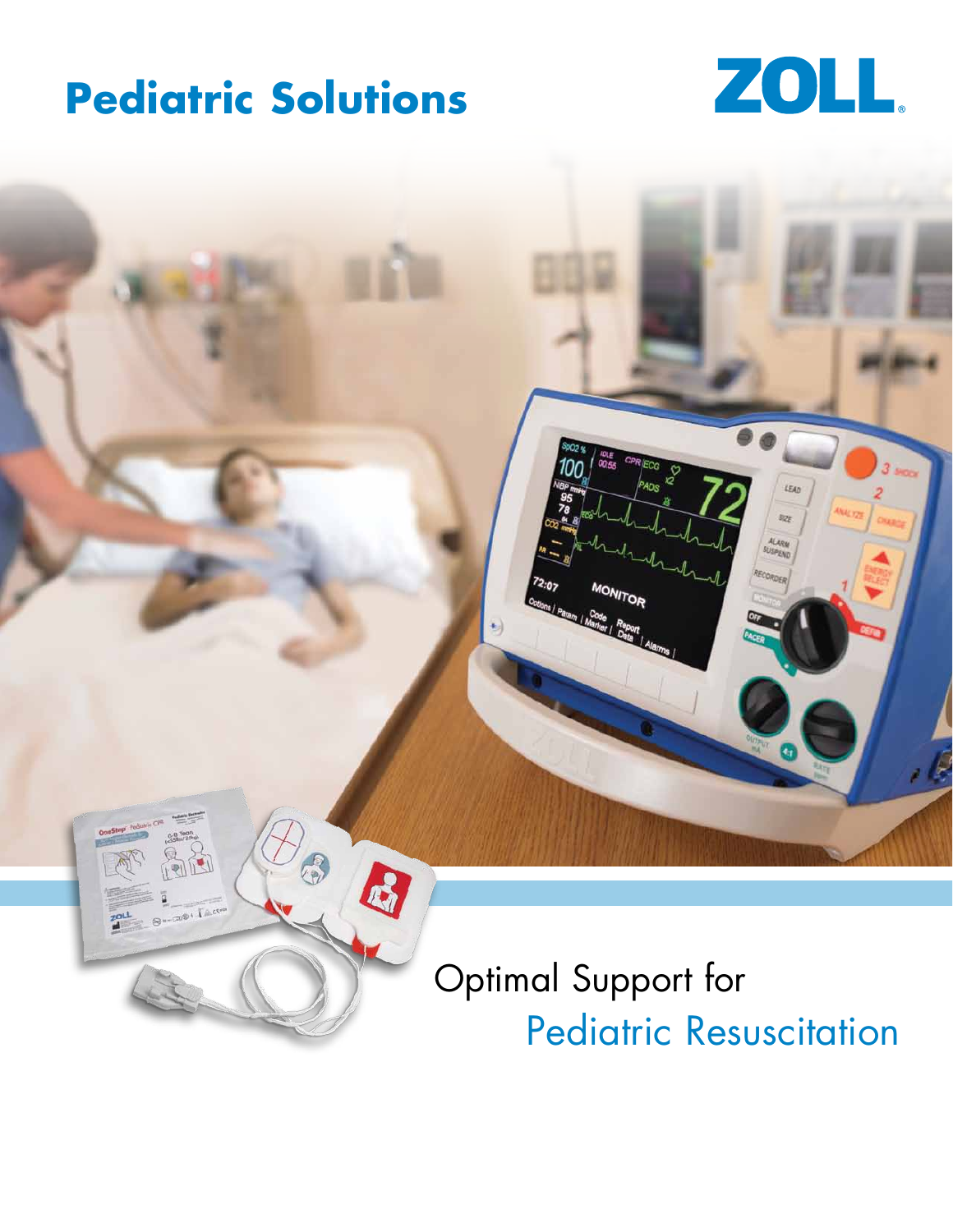# Because Children Are Not Just Little Adults

Too often, clinicians who treat children need to compromise and adapt devices designed for adults because there just isn't a pediatric version available. That is not the case with the ZOLL<sup>®</sup> R Series<sup>®</sup>, which has unique pediatric capability built into the defibrillator to optimize resuscitation of children. With smart, simple, and safe pediatric support, whether you need a solution for a single pediatric department or an entire pediatric hospital, the ZOLL R Series offers the most extensive pediatric capabilities available in a professional defibrillator.



#### R Series Supports Pediatric Resuscitation

At ZOLL, we recognize that the resuscitation needs of children are different from adults and have provided a range of capabilities to support the special needs of the youngest patients.



#### CPR Support Optimizes Perfusion and Reduces Interruptions

With the vast majority of pediatric arrests due to respiratory failure, the importance of high-quality CPR cannot be minimized. That's why the R Series is the first device to provide a pediatric electrode with a built-in CPR sensor. It is difficult to judge how

hard one is pushing when performing CPR on a child, so the CPR Dashboard™ reports the actual depth and rate of compressions delivered. A CPR timer gauges the CPR periods for optimal ventilation, a metronome activates during manual mode when the rate falls below 100 compressions per minute, and an idle timer keeps staff aware of interruptions that compromise perfusion. All of the CPR information is contained in a single location at the top of the screen for rapid assessment.

See-Thru CPR<sup>®</sup> is a proprietary filter that allows clinicians to see if an organized rhythm is developing during CPR, helping to reduce the duration of interruptions to perfusion and speeding time to shock when indicated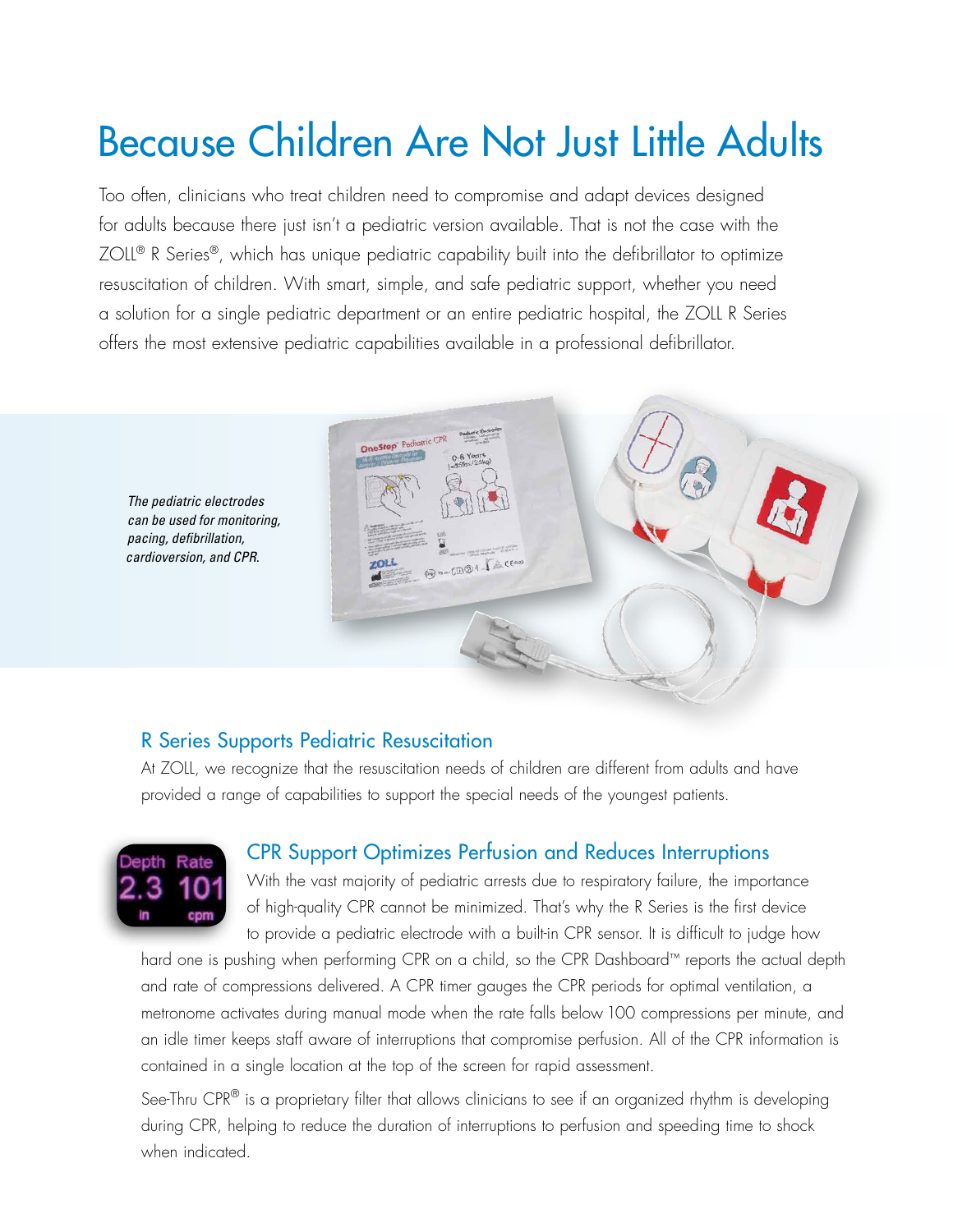

#### Pediatric AED Algorithm Adjusts for Pediatric Rhythms

In the event of an arrhythmic arrest, as soon as the pediatric electrodes are placed, the R Series automatically adjusts its AED analysis algorithm to pediatric parameters in order to reduce the likelihood that a compensating rhythm will be terminated, enhancing the likelihood that unique pediatric ECG morphology will be identified when a shock or cardioversion is indicated.

#### Constant Current Pacing for Bradycardia

ZOLL's constant current pacer has been proven to deliver more capture with less current than competing devices, ensuring support for the bradycardia often seen in children in distress<sup>1</sup>.

### Optional Monitoring Devices Have Pediatric Sensors

Neonatal and pediatric cuffs for non-invasive blood pressure measurement and infant and pediatric  $SpO<sub>2</sub>$  sensors provide important monitoring information for evaluating potential patient deterioration, they can be equally useful during transport or resuscitation. Optional mainstream  $E$ tCO<sub>2</sub> monitoring using the Respironics Capnostat 5 Sensor with pediatric airway adapters help confirm and monitor proper endotracheal tube placement and alerts to any potential dislodgement. It also provides valuable information on the progress of resuscitation.